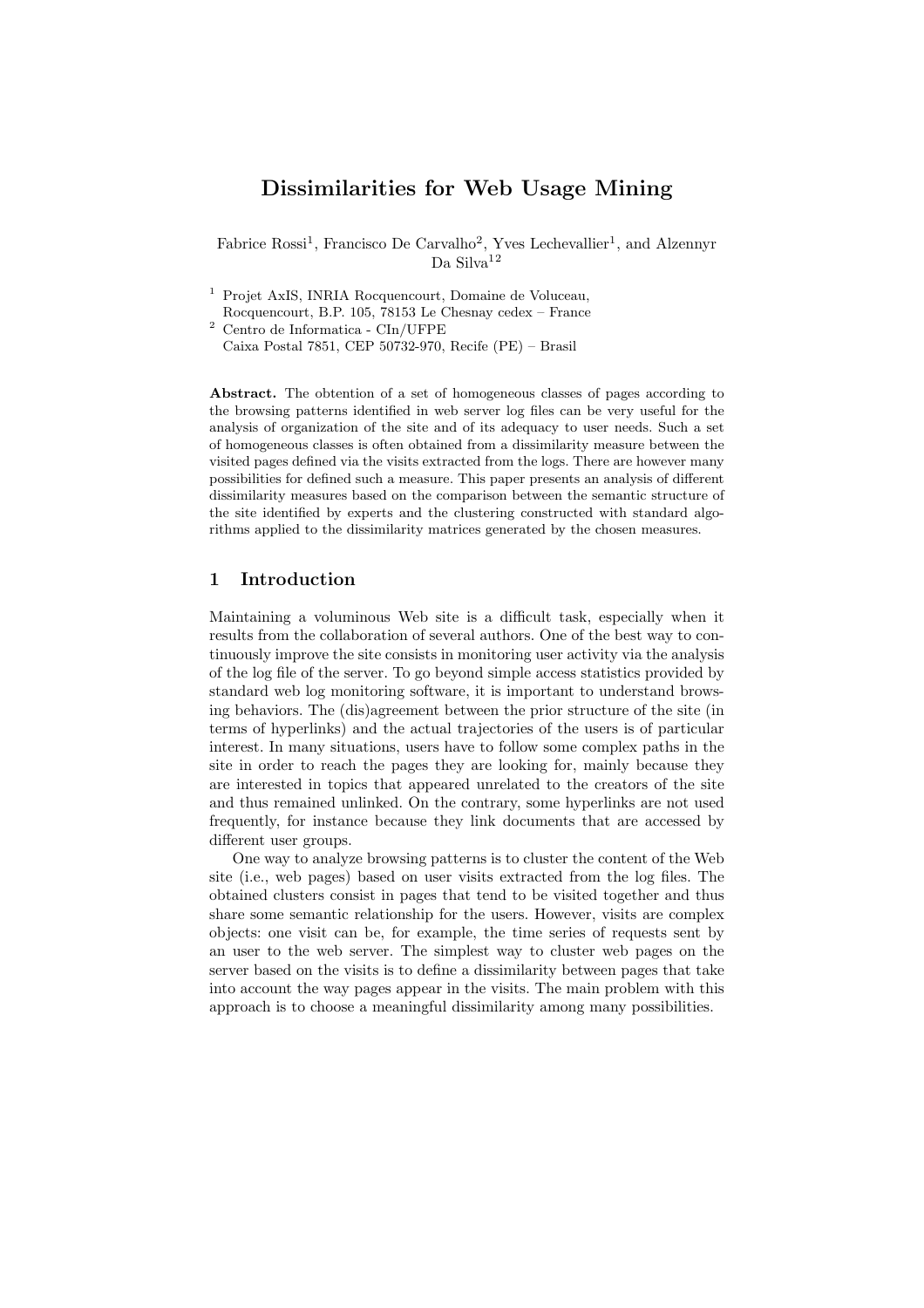In this article, we propose a benchmark site to test dissimilarities. This small site (91 pages) has a very well define semantic content and a very dense hyperlink structure. By comparing prior clusters designed by experts according to the semantic content of the site to clusters produced by standard algorithms, we can assess the adequacy of different dissimilarities to the web usage mining (WUM) task described above.

# 2 Web Usage Data

#### 2.1 From log files to visits

Web usage data are extracted from web server log files. A log file consists in a sequence of request logs. For each request received by the server, the log contains the name of the requested document, the time of the request, the IP address from where the request originates, etc. Log files are corrupted by many sources of noise: web proxies, browser caches, shared IP, etc. Different preprocessing methods, such as the ones described in Tanasa and Trousse  $(2004a,b)$ , allow to extract reliably visits from log files: a *visit* is a sequence of requests to a web server coming from an unique user, with at most 30 minutes between each request.

While the time elapsed between two requests of a visit is an important information, it is also quite noisy, mainly because the user might be disturbed while browsing or might doing several tasks at a time. In this paper, we don't take into account the exact date of a request. A visit consists therefore in a list of pages of the site in which the order of the pages is important.

### 2.2 Usage guided content analysis

As explained in the introduction, our goal is to cluster pages of a site by using the usage data. We have therefore to describe the pages via the visits. Let us consider the simple case of a web site with 4 pages, A, B, C and D. Let us define two visits,  $v_1 = (A, B, A, C, D)$  and  $v_2 = (A, B, C, B)$ . The visits can be considered as variables that can be used to describe the pages (which are the individuals). A possible representation of the example data set is given by the following way:

| $v_1$ | $\boldsymbol{v}_2$ |
|-------|--------------------|
|       |                    |
| I.    |                    |
|       | સ                  |
|       |                    |

In this representation, the cell at row  $p$  and column  $v$  contains the set of the position of page  $p$  in navigation  $v$ . While this representation does not loose any information, compared to the raw data, it is quite difficult to use, as the variables don't have numerical values but variable size set values. Moreover,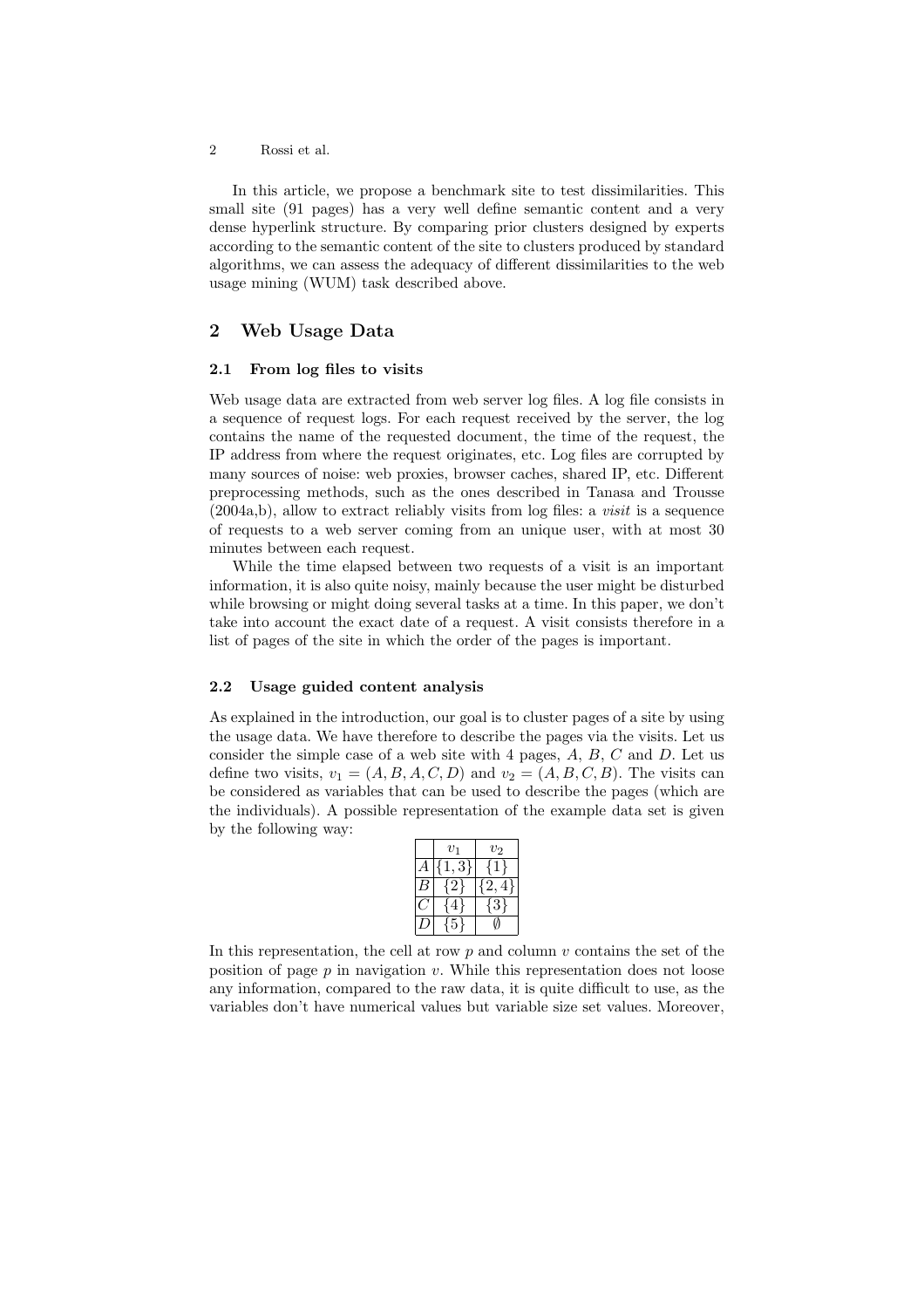for voluminous web sites, the table is in general very sparse as most of the visits are short, regardless of the size of the web site.

#### 2.3 Dissimilarities

Our solution consists in combining some data transformation methods with some dissimilarity measure in order to build a dissimilarity matrix for the pages. One of the simplest solutions is to map each set to a binary value, 0 for an empty set and 1 in the other case (then cell  $(p, v)$  contains 1 if and only if visit  $v$  contains at least one occurrence of page  $p$ ). Many (dis)similarity measures have been defined for binary data (see e.g. Gower and Legendre (1986)). For WUM, the Jaccard dissimilarity is quite popular (see e.g. Foss et al.  $(2001)$ ). It is given by

$$
d_J(p_i, p_j) = \frac{|\{k|n_{ik} \neq n_{jk}\}|}{|\{k|n_{ik} \neq 0 \text{ ou } n_{jk} \neq 0\}|},\tag{1}
$$

where  $n_{ik} = 1$  if and only if visit  $v_k$  contains page  $p_i$  and where |A| denotes the size of set A.

For the Jaccard dissimilarity, two pages may be close even if one page appears many times in any visit whereas the other one only appears once in the considered visits. This is a direct consequence of the simple binary transformation. Using a integer mapping allows to keep more information: rather than using  $n_{ik}$ , we rely on  $m_{ik}$  defined as the number of occurrences of page  $p_i$  in visit  $v_k$ . Among the numerous dissimilarities available for integer valued data table, we retained the cosine and the tf×idf ones. Cosine is defined by

$$
d_{\cos}(p_i, p_j) = 1 - \frac{\sum_{k=1}^{N} m_{ik} m_{jk}}{\sqrt{\left(\sum_{k=1}^{N} m_{ik}^2\right) \left(\sum_{k=1}^{N} m_{jk}^2\right)}},\tag{2}
$$

where  $N$  is the number of visits. The other dissimilarity is inspired by text mining: tf×idf takes into account both the relative importance of one visit for the page but also the length of the visit. A long visit goes through many pages and the information provided on each page is less specific than for a short visit. The dissimilarity is given by

$$
d_{\text{tfxidf}}(p_i, p_j) = 1 - \sum_{k=1}^{N} w_{ik} w_{jk},
$$
\n(3)

with

$$
w_{ik} = \frac{m_{ik} \log \frac{P}{P_k}}{\sqrt{\sum_{l=1}^{N} m_{il}^2 \log \left(\frac{P}{P_l}\right)^2}},\tag{4}
$$

where  $P$  is the number of pages and  $P_k$  the number of distinct pages in visit  $v_k$  (see for instance Chen (1998)).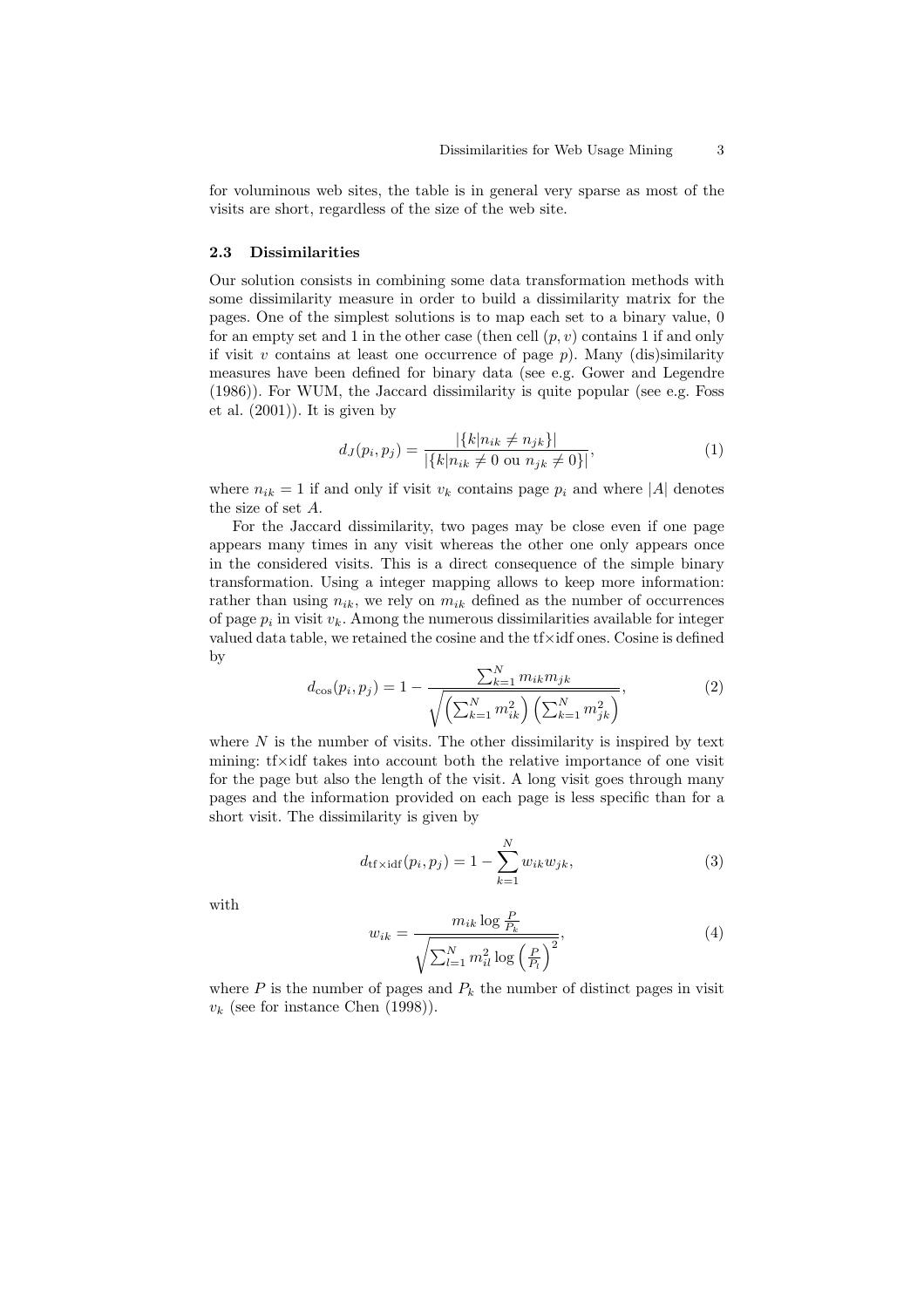# 3 Comparison of dissimilarities

#### 3.1 Benchmark Web site

Comparison between dissimilarities is conducted via a benchmark web site. We have chosen the site of the CIn, the laboratory of two of the authors. The site consists in dynamic web pages, implemented by servlets. The URLs of the pages are very long (more than one hundred characters) and not very easy to remember, as they corresponds to programmatic call to the servlets. Because of this complexity, we assume that most of the users will start browsing by the first main page of the site and then navigate thanks to the hyperlinks.

The site is quite small (91 pages) and very well organized in a tree with depth 5. Most of the content lies in the leafs of the tree (75 pages) and internal nodes have mostly a navigation and organization role. The hyperlink structure is very dense. A navigation menu appears on each page: it contains a link to the main page and to the 10 first level pages, as well as a link to the parents of the current page and to its siblings in the tree. There is sometimes up to 20 links in the menu which seems too complex in this situation.

The web log ranges from June 26th 2002 to June 26th 2003. This corresponds to 2Go of raw data from which 113 784 visits are extracted.

#### 3.2 Reference semantic

We have classified the content of the site into 13 classes of pages, based on their content. Dissimilarity are compared by building clusters with a clustering algorithm and by comparing the obtained classes to the reference classes. As some of the classes are quite small (see Table 1), we also consider a prior clustering into 11 classes, where classes 9, 10 and 11 of the 13 classes partition are merged (they contain documents for graduate students).

|      |                  | Publications Research Partners Undergraduate Objectives Presentation Directory |             |        |  |
|------|------------------|--------------------------------------------------------------------------------|-------------|--------|--|
|      |                  |                                                                                |             |        |  |
| Team | Options Archives | Graduate                                                                       | <b>News</b> | Others |  |

Table 1. Size of the prior classes

### 4 Results

#### 4.1 Partition quality assessment

To compare the dissimilarities presented in section 2.3, we produce homogeneous classes of pages, then we compare these classes with those resulting from the expert analysis on the site reference. For classification, we use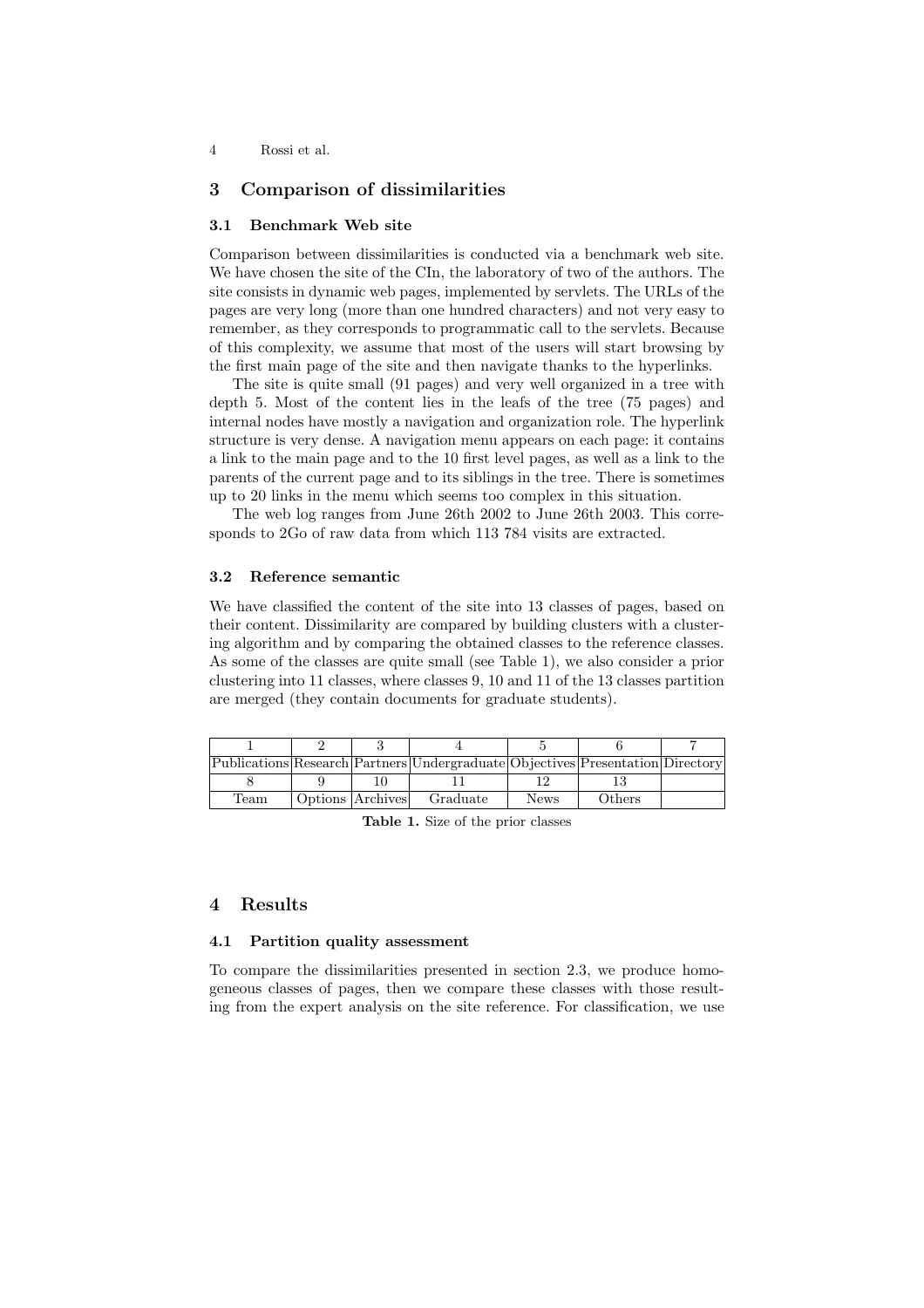a k-means like algorithm adapted to dissimilarity data (see Kaufman and Rousseeuw (1987); Celeux et al. (1989)) and a standard hierarchical clustering based on average linkage.

To analyze the results, we use two criteria. The first algorithm works with a user specified number of classes. We compare the obtained partition with the prior partition thanks to the corrected Rand index (see Hubert and Arabie (1985)). It takes values in  $[-1, 1]$  where 1 corresponds to a perfect agreement between partitions, whereas a value equal or below 0 corresponds to completely different partition.

For the hierarchical clustering, we monitor the evolution of the  $F$  measure (see van Rijsbergen (1979)) associated to each prior class with the level of the cut in the dendrogram: the  $F$  measure is the harmonic mean of the precision and the recall, i.e. respectively of the percentage of elements in the obtained class that belong to the prior class and the percentage of the prior class retrieved in the obtained class. This method allows seeing if some prior classes can be obtained thanks to the clustering algorithm without specifying an arbitrary number of classes. In a sense this analysis can reveal specific weaknesses or skills of dissimilarities by showing whether they can discover a specific class.

#### 4.2 Dynamic clustering

The dynamic clustering algorithm requires a prior number of classes. To limit the effects of this choice, we study the partitions produced for a number of classes from 2 to 20. The results are summarized in Table 2.

| Dissimilarity   | Rand index                        | Found classes min F mesure |
|-----------------|-----------------------------------|----------------------------|
| Jaccard         | $0.5698$ (9 classes)              | 0.4444                     |
| $Tf \times idf$ | $(0.5789)(16 \text{ classes})$    | 0.5                        |
| Cosinus         | $ 0.3422 \ (16 \text{ classes}) $ | 0.3                        |

Table 2. Dynamic clustering results

For a global analysis (corrected Rand index), we indicate the size of the partition which maximizes the criterion. It is clear that tf×idf and Jaccard give rather close results (slightly better for the first one), whereas cosine obtains very unsatisfactory results. For a detailed analysis, we search to each prior class a corresponding class (by means of the F measure) in the set of classes produced while varying the size of the partition from 2 to 20. We indicate the number of perfectly found classes and the worst F measure for the not found classes. The tf×idf measure seems to be the best one. The classes perfectly found by other dissimilarities are also obtained by tf×idf (which finds classes 3, 4, 5, 7, 8, 9 and 12). However, we can notice that the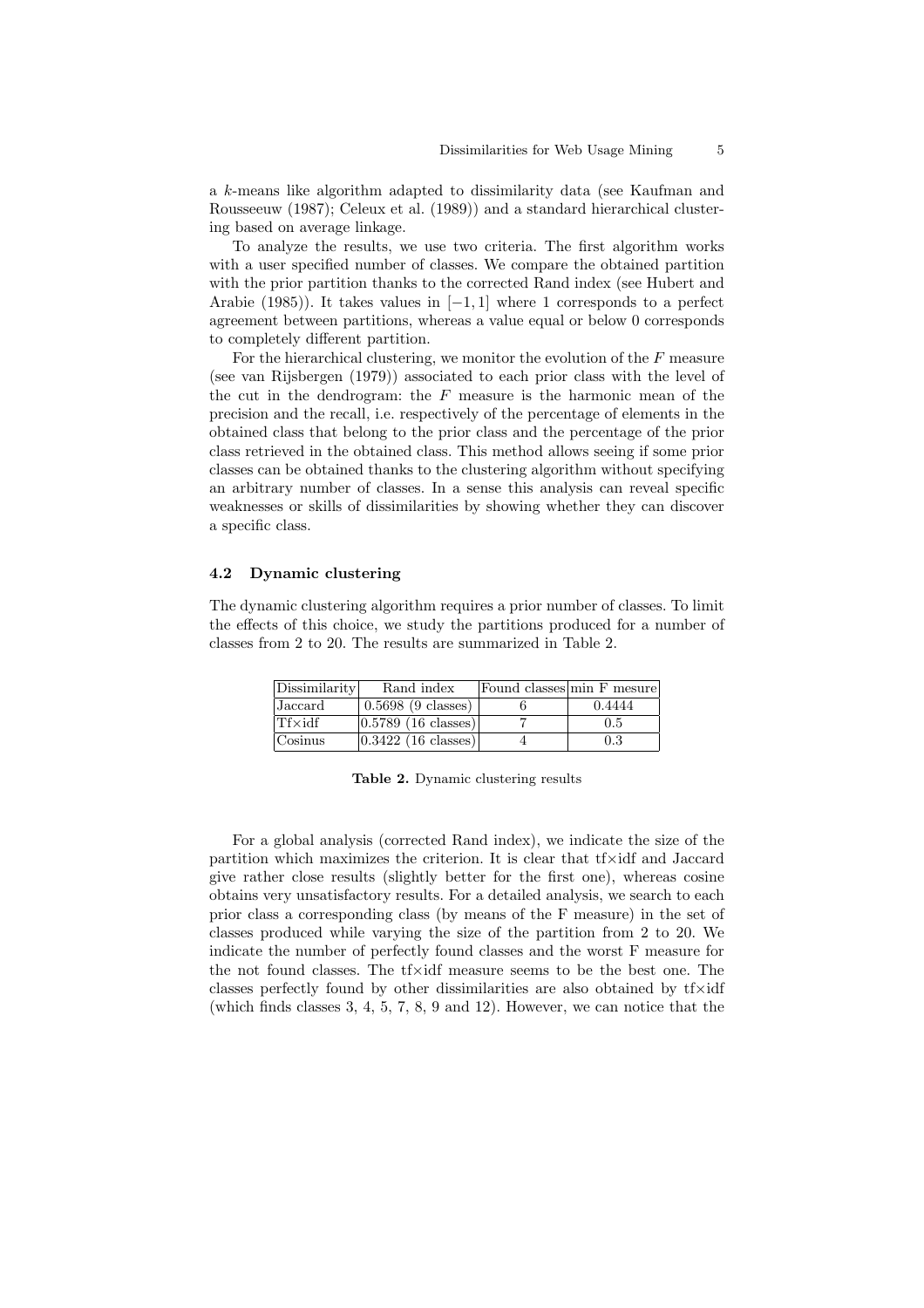perfectly found classes are in different partitions, which explains the relatively bad Rand indices, compared to the results class by class.

#### 4.3 Hierarchical clustering

We carry out the same analysis for the case of hierarchical classification. We vary here the number of classes by studying all the levels of possible cut in the dendrogramme. We obtain the results summarized in Table 3.

| Dissimilarity   | Rand index                     | Found classes min F mesure |
|-----------------|--------------------------------|----------------------------|
| Jaccard         | $(0.6757)(11 \text{ classes})$ | 0.5                        |
| $Tf \times idf$ | $ 0.4441(15 \text{ classes}) $ | 0.4                        |
| Cosinus         | $ 0.2659(11 \text{ classes}) $ | 0.4                        |

Table 3. Hierarchical clustering results

In general, we can notice a clear domination of Jaccard and an improvement of the results for this one. The criterion of the average link used here, as well as the hierarchical structure, seems to allow a better exploitation of the Jaccard dissimilarity, whereas the results are clearly degraded for other measures. The results class by class are more difficult to analyze and seem not to depend on measure. However, the satisfactory performances of tf×idf and cosine correspond to a good approximation of the classes for very different cutting levels in the dendrogramme: it is thus not possible to obtain with these measures a good recovery of the set of classes, whereas Jaccard is overall better.

### 5 Discussion

Overall, the Jaccard dissimilarity appears to be the best one for recovering the prior clusters from the usage data. The tf×idf dissimilarity gives also satisfactory results, while the cosine measure fails to recover most of the prior structure. It is important however to balance the obtained results according to the way prior clusters were designed.

The organization of the CIn web site is a bit peculiar because of the generalization of navigation pages. Class 6, for instance, contains 8 pages that describe the CIn; class 5 contains 6 pages that describe the objectives of the CIn. One of the page of class 5 acts as an introductory page to the detailed presentations of the objectives, sorted into the 5 other pages. This introduces two problems: 1) this page acts as a bridge between the general description of the CIn and the detailed description of its objectives 2) there is no simple way to avoid this page and yet to access to the description of CIn's objectives. The decision to put this page in the prior class 5 has some effect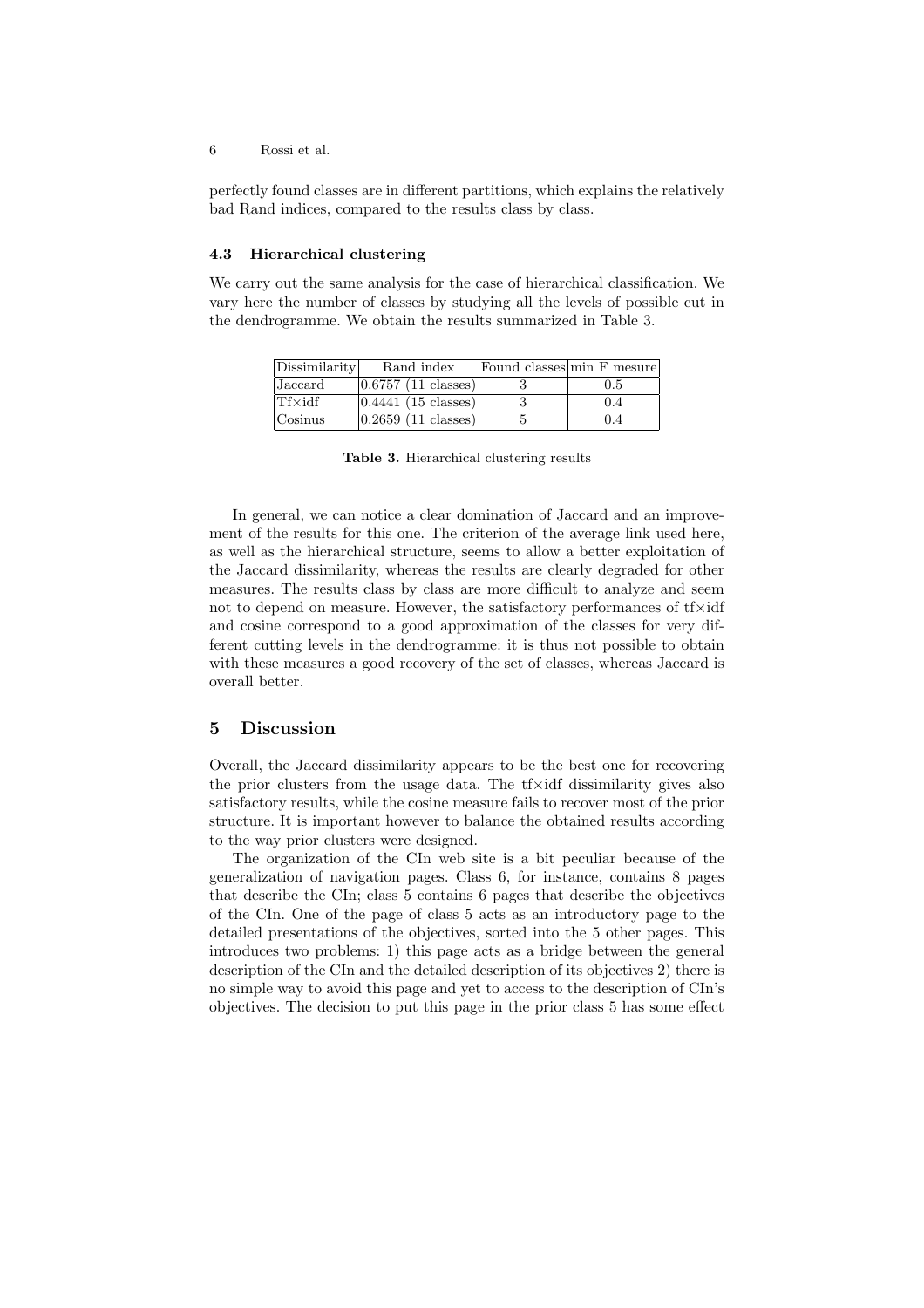on the Jaccard dissimilarity. Indeed, as there is no simple way to view other pages of class 5 without viewing the bridge page, the Jaccard dissimilarity will tend to consider that the bridge page is close to the other pages. Moreover, as there is no way to reach the bridge page without viewing the main page of the description of the CIn, the Jaccard dissimilarity will have difficulties to separate class 5 from class 6. More generally, the tree structure of the CIn's web site and the navigation (or bridge) pages are quite difficult to handle for the Jaccard dissimilarity. It appears for instance that if we cut the dendrogram constructed via this dissimilarity in order to obtain 13 classes, we face problems that seem to be directly related to the organization of the site. For instance, class 5 and class 6 are merged into one cluster, except for two pages of class 6: the first of those pages is the general presentation of the CIn (a bridge page from the main page to presentation pages) and the localization page that gives instruction to reach the CIn (this page can be accessed directly from the main page).

Tf×idf is less sensitive to this type of problem. The 13 classes obtained from the hierarchical clustering contain one class for all pages of class 5 together with one page from class 6 (a page that describes the mission of the CIn) and another class with all the remaining pages from class 6. However, tf×idf suffers from the reduction of the relevance of long visits induced by its definition. Some pages with a low number of visits tend to appear in longer visits, from people that try to get a general view of the CIn. Clustering tends therefore to produce small classes of pages unrelated to other pages, and then to merge those classes in a quite meaning less.

The case of the cosine dissimilarity is far less clear. That bad results seem to be linked the early creation (in the hierarchical clustering) of a big cluster that mix pages from the research part of CIn's site to the pages for graduate students. The dissimilarity appears to be dominated by some long visits that tend to go through all the pages of the site. The exact source of the limitations of the cosine dissimilarity are still under investigation, however.

It is clear that it would be interesting to investigate how to modify the weighting in the  $f \times idf$  to get results closer to the one of Jaccard, will keeping the correct behavior in some circumstances. It seems also important to find a way to take into account both the structure of the site and the visits, because the global organization of the visits seem to be dominated by the structure: it would therefore be interesting to emphasize "surprising" co-occurrence of pages in a visit rather than considering all co-occurrences equality.

### 6 Conclusion

The results presented here give interesting insight on the adequacy of three dissimilarity measures to a clustering problem related to Web Usage Mining. While they tend to support earlier results Foss et al. (2001) that consider the Jaccard dissimilarity to be well adapted to this type of problem, they also